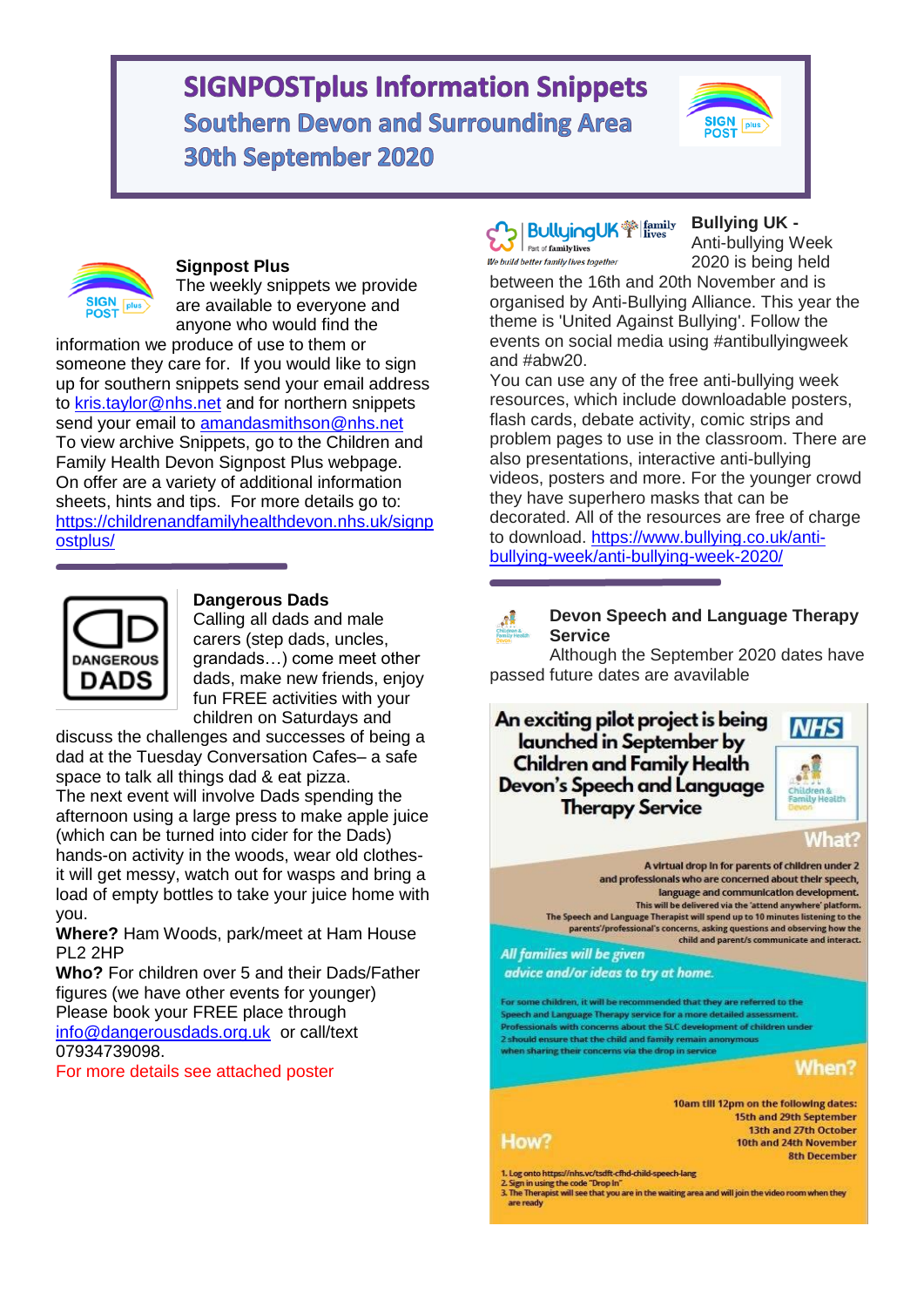

## **Action for Children**

There's a lot of uncertainty surrounding Coronavirus at the

moment - are we heading for a

second wave? Will there be another lockdown? What does everything mean for you and your family?

Action for Children's parenting experts have tips for helping you feel better prepared if there's a local or national lockdown. For more information go to:

<https://bit.ly/2EpQAvW>



# **EHC plan reviews and the EHC online Hub**

Devon County Council SEN 0-

25 team will now be doing most EHC plan reviews through Devon's online EHC Hub. When you are invited to an ECHP Review you will also receive an invitation to register for the Hub. You will get this by e-mail. If you do not receive this, please check your junk and spam mailboxes. By registering on the EHC Hub you will be able to;

• Download and view a copy of the current plan for your child or young person

• Accept/decline invitations to review meetings

• Access any reports or advice submitted as part of a review

• Share your views ahead of the meeting Find out more and download the full SEN 0-25 guidance here:<http://soc.devon.cc/n5CUo>

# **Babcock**

#### **Parent event: What is Developmental Language Disorder?**

Wednesday, 14th October 2020, Online (virtual session) from 13:30 – 15:00

Does your child have language and literacy difficulties? Developmental Language Disorder (DLD) affects 7-10% of children, causing them to struggle in their learning of oral language as well as impacting on their literacy development. If you would like to learn more about DLD, and language needs in general, including how to support your child at home and how to access further information, please join the team for this free, annual training event taking place in recognition of National DLD Awareness Day. This year the session will be virtual.

An advisory teacher and a speech and language therapist from the Communication and Interaction Team will lead this informal session. There will also be an opportunity for questions.

To book your free place, contact: Sue Vanstone [sue.vanstone@babcockinternational.com](mailto:sue.vanstone@babcockinternational.com)



# **Sunshine Support - The stress relief giraffe**.

A great visual, and for those who don't like verbal instructions it's a

great tool. A lovely activity to do together to explore all these feelings and emotions too!

# THE STRESS RELIEF GIRAFFE





## **Contact - For families with disabled children**

Contact helpline advisers are ready to help with any concerns or worries you might have about your family.

Call their freephone helpline on 0808 808 3555. Open Monday-Friday, 9.30am-5pm.



# **Council for Disabled Children**

FLARE, the young people's advisory group supported by the Council for Disabled Children, are

a group of 13 - 25 year olds from across England. Each member is passionate about ensuring disabled children and young people, and those with special educational needs, have an equal say in issues and decisions that affect them and their families.

With virtual engagement increasing to reflect the needs and development of participation, FLARE have created their top tips for professionals who are communicating online with children and young people.

View their video and download their Top Tips document below to hear from them what you can do. <https://bit.ly/2Y3i4gC>